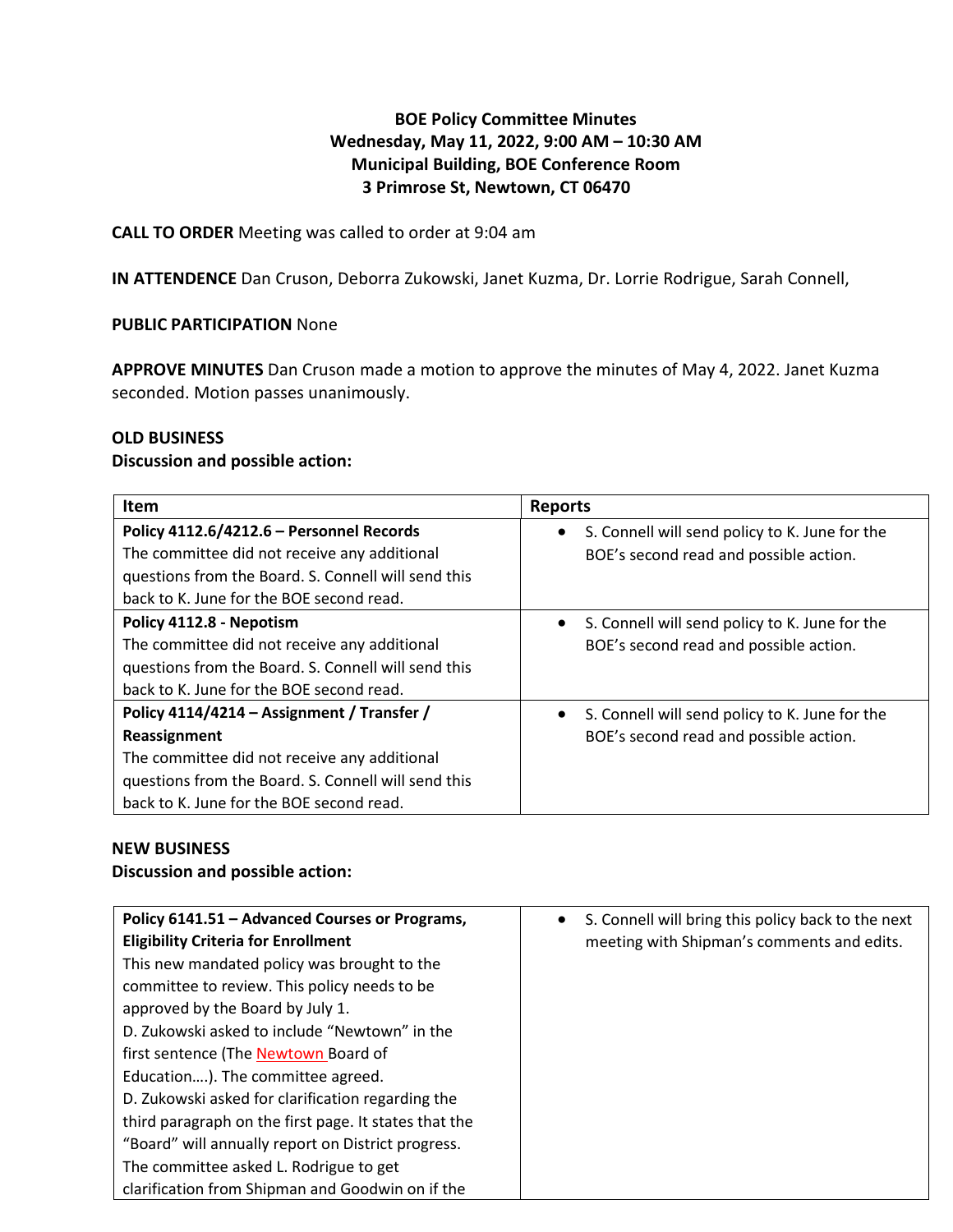| Board and District are being used interchangeably.                                                         |                                                        |
|------------------------------------------------------------------------------------------------------------|--------------------------------------------------------|
| D. Cruson feels that in this particular policy, they                                                       |                                                        |
| are not because of the last section "Evaluation"                                                           |                                                        |
| On page (b), S. Connell will edit #6 to read: "Publish                                                     |                                                        |
| and disseminate materials that encourage all                                                               |                                                        |
| students to participate in advanced courses and                                                            |                                                        |
| programs and <i>make</i> these materials available in                                                      |                                                        |
| multiple languages."                                                                                       |                                                        |
| On page (b), the committee agreed to change the                                                            |                                                        |
| language in the first paragraph. The paragraph will                                                        |                                                        |
| now read: "In order to access advanced courses or                                                          |                                                        |
| programs students must be afforded the                                                                     |                                                        |
| opportunity to complete sufficiently difficult                                                             |                                                        |
| coursework at the middle school level."                                                                    |                                                        |
| On page (c), the committee agreed to separate this                                                         |                                                        |
| paragraph into two sentences. The first sentence                                                           |                                                        |
| will read "The Board will review annually data on                                                          |                                                        |
| student participation in advanced courses or                                                               |                                                        |
| programs."                                                                                                 |                                                        |
| Policy 6141.52 - Challenging Curriculum Policy                                                             | L. Rodrigue will reach out to Shipman and<br>$\bullet$ |
| D. Zukowski raised the question regarding the                                                              |                                                        |
| language "District middle school" on the first page.                                                       | Goodwin regarding this policy.                         |
| It is not clear what grades they are referring to                                                          | S. Connell will make approved edits.                   |
| because Newtown's middle school is only grades 7                                                           |                                                        |
|                                                                                                            |                                                        |
| & 8. L. Rodrigue said she would speak to Shipman<br>and Goodwin.                                           |                                                        |
| On page (b) in the second paragraph, D. Zukowski                                                           |                                                        |
| asked the committee to change the word "will" to                                                           |                                                        |
| "shall". The committee agreed.                                                                             |                                                        |
| D. Cruson suggested changing " within both                                                                 |                                                        |
| genders" to "within any gender". The committee                                                             |                                                        |
|                                                                                                            |                                                        |
| agreed.                                                                                                    |                                                        |
| The last edit on page (b) is in the bullet section. The<br>second bullet will now read: "Specific academic |                                                        |
| ability in one or more of the follow content areas:                                                        |                                                        |
| math, science, language arts, and social studies,                                                          |                                                        |
| and having consistently received grades of "b" or                                                          |                                                        |
| higher in the related core content areas."                                                                 |                                                        |
| On page (d), the final edit is in the last paragraph,                                                      |                                                        |
| last sentence. It will now read: "Wherever possible,                                                       |                                                        |
|                                                                                                            |                                                        |
| students shall be encouraged and offered                                                                   |                                                        |
| opportunities to take college courses                                                                      |                                                        |
| simultaneously for high school graduation and                                                              |                                                        |
| college degree credit (dual enrollment) upon                                                               |                                                        |
| approval of the Principal prior to such participation,                                                     |                                                        |
| and the willingness of the college to accept the                                                           |                                                        |
| student for admission the course or courses".                                                              |                                                        |